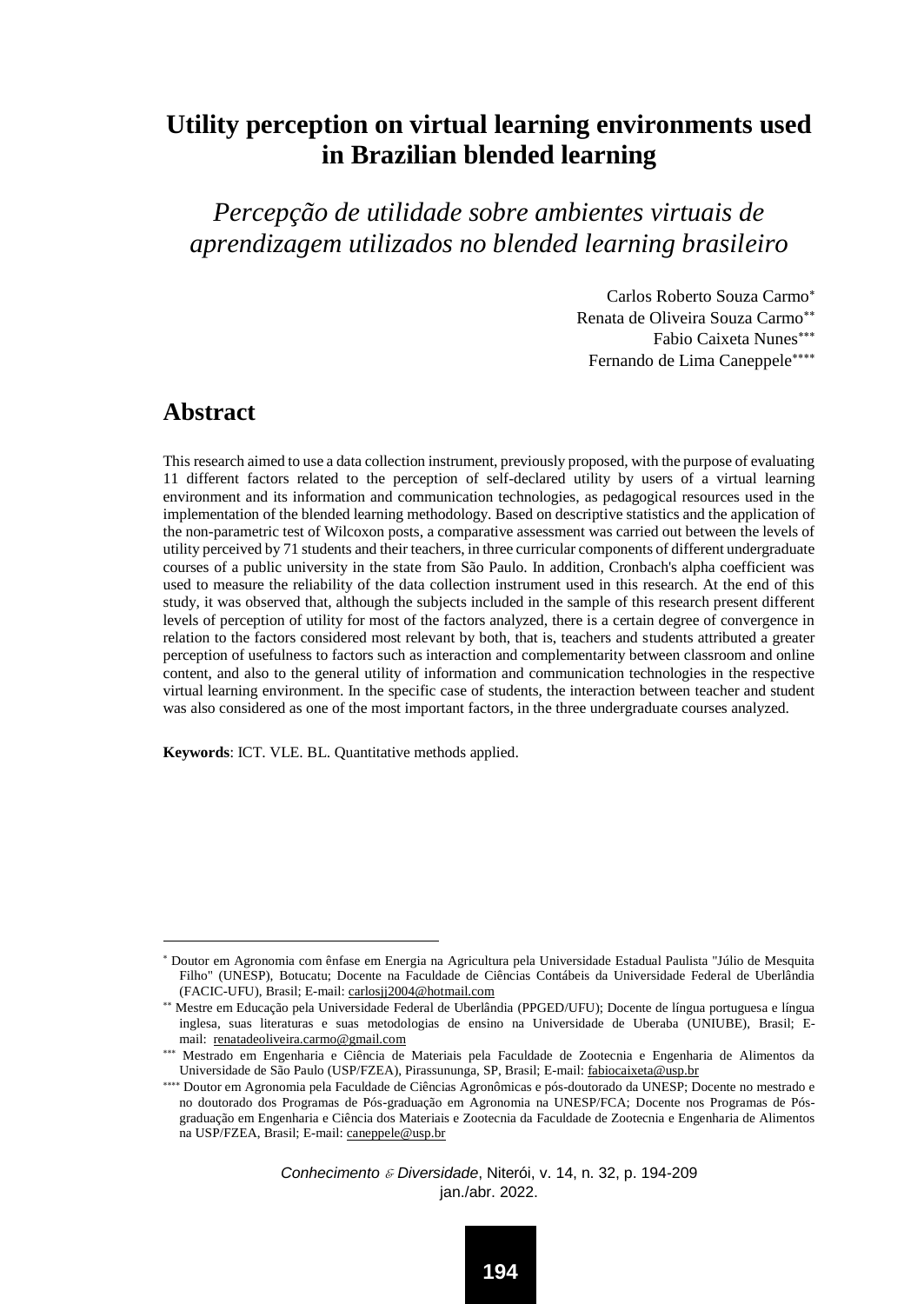## **Resumo**

Esta pesquisa teve por objetivo utilizar um instrumento de coleta de dados, já proposto anteriormente, com a finalidade de avaliar 11 diferentes fatores relacionados à percepção de utilidade autodeclarada por usuários de um ambiente virtual de aprendizagem e suas tecnologias de informação e comunicação, enquanto recursos pedagógicos utilizados na implementação da metodologia de ensino híbrido (*blended learning*). A partir de estatísticas descritivas e da aplicação do teste não paramétrico de postos de Wilcoxon, foi realizada a avaliação comparativa entre os níveis de utilidade percebida por 71 alunos e seus professores, em 3 componentes curriculares de cursos de graduação distintos de uma universidade pública do estado de São Paulo. Além disso, foi utilizado o coeficiente alfa de Cronbach para avaliar a confiabilidade do instrumento de coleta de dados utilizado nesta pesquisa. Ao final deste estudo, pôde-se observar que, apesar dos alunos e professores integrantes da amostra desta pesquisa apresentarem níveis de percepção de utilidade diferentes para a maioria dos fatores analisados, existe certo grau de convergência em relação aos fatores considerados mais relevantes por ambos. Nesse sentido, professores e alunos atribuíram maior percepção de utilidade a fatores como interação e complementariedade entre o conteúdo presencial e *online* e, ainda, à utilidade geral das tecnologias de informação e comunicação do respectivo ambiente virtual de aprendizagem. No caso específico dos alunos, a interação entre professor e aluno também foi considerada como um dos fatores mais importantes nos três cursos de graduação analisados.

**Palavras-chave**: TIC. AVA. BL. Métodos quantitativos aplicados.

# **Introduction**

The implementation of hybrid teaching methodology or blended learning (BL), as it is best known, in higher education has become increasingly frequent (SHU; GU, 2018). However, the success of this teaching methodology does not just stem from the use of a virtual learning environment (VLE) and its information and communication technologies (ICT) in conjunction with face-to-face teaching; that is, the adoption of BL in higher education requires the implementation of different teaching methods and the introduction of innovations in the teaching and learning process (LÓPEZ-PÉREZ; PÉREZ-LÓPEZ; RODRÍGUEZ-ARIZA, 2011).

On the other hand, the use of new technologies (VLE and ICT), through BL, in situations where the number of students is very high can offer good opportunities for access and production of knowledge (LÓPEZ-PÉREZ; PÉREZ-LÓPEZ; RODRÍGUEZ-ARIZA, 2011).

Regardless of the advantages of using teaching and learning techniques and methods in the hybrid model (BL), both the characteristics related to students and teachers and the VLE and ICT used have an impact on the perception of the utility of BL for the teaching and learning process in the educational curricular components in which this methodology is employed. And this, in turn, requires tools for evaluating this perception of utility for this purpose. However, the literature on this subject has offered few resources focused on VLE evaluation and its ICTs used in BL (RAES *et al.*, 2020).

In this context, Caneppele, Carmo, and Carmo (2019) and Carmo *et al.* (2019) proposed and used a data collection tool - in the form of a questionnaire - evaluating a series of factors related to the utility perception, self-declared by students and teachers, about two different VLE (Google Classroom and TIDIA-Ae), and their ICTs, used in the BL model.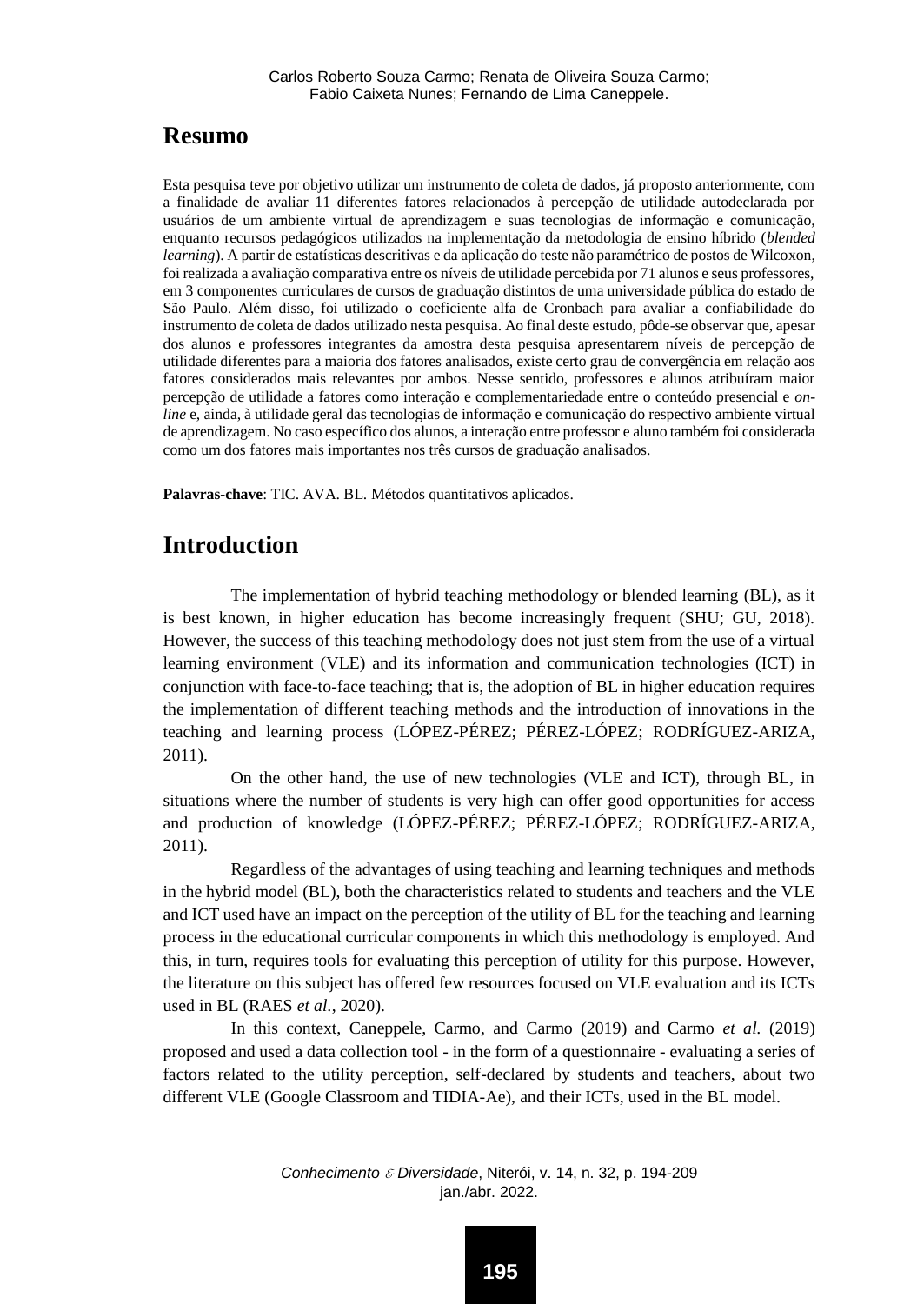The instrument in question allowed evaluating factors related to 11 different characteristics of both VLE, that is: the ease of use of the VLE; the process of interaction between face-to-face and off-campus moments; the perception of the utility of the activities for the process of teaching and learning; the degree of motivation and interest self-declared by the studies developed online; the degree of utility and diversification of activities developed online; the interaction between teacher and student; the interaction between teacher and VLE; the interaction between students themselves; levels of student participation and involvement in online activities; interaction and complementarity between the content developed in-person and online; and, the perception of the general utility of the ICTs and VLEs (CANEPPELE; CARMO; CARMO, 2019; CARMO *et al*., 2019).

Although the data collection instrument initially proposed by Caneppele, Carmo, and Carmo (2019) was used to evaluate a different VLE from the study by Carmo *et al.* (2019), i.e., Google Classroom and TIDIA-Ae, respectively, both surveys were conducted with a very small number of students in the context of the postgraduate *stricto sensu*.

In this context, this research aimed to use the collection instrument proposed by Caneppele, Carmo, and Carmo (2019) and Carmo *et al.* (2019), applying it to three different groups of students from a public university in the state of São Paulo. To assess the perception of self-declared utility of the respective students and teachers about the contribution of a free use VLE (Moodle) and its ICTs to the teaching and learning process of curricular components taught in the BL model, and also, using a sample of research more significant than those of previous studies (CANEPPELE; CARMO; CARMO, 2019; CARMO *et al.*, 2019). Thus, the reliability analysis of the mentioned data collection tool (questionnaire) was carried out in the context of undergraduate studies in higher education.

For this purpose, initially, a research was carried out to understand some critical variables of the BL process. The results of the study developed by Caneppele, Carmo, and Carmo (2019) and Carmo *et al.* (2019) were also analyzed, focusing on the data collection instrument used in these two scientific investigations, as described in section 2 of this article.

Then, the methodology of the study and data analysis used in this scientific investigation was addressed and described, and also the analytical methodology used to assess the degree of reliability of the data collection instrument developed by Caneppele, Carmo, and Carmo (2019) and Carmo *et al.* (2019), as detailed in section 3 of this study.

Section 4 of this study aimed at the presentation and analysis of the results of this scientific research.

Finally, in section 5, the final considerations about this research process were made and suggestions for its continuity were made to contribute to the debate related to the use of VLE and ICT in the teaching and learning process in the BL model, and also in the identification of data collection instruments capable of evaluating this type of educational technology used in BL.

The present research is justified by the fact that it allows evaluating the use of a new data collection instrument (CANEPPELE; CARMO; CARMO, 2019; CARMO *et al.*, 2019) from two different perspectives: first, since up to now the questionnaire in question has only been applied to surveys involving postgraduate students *stricto sensu*, one can see the possibility of evaluating it in a different educational context, i.e., in higher education; second, since the reliability of the data collection instrument aimed at evaluating the perception of self-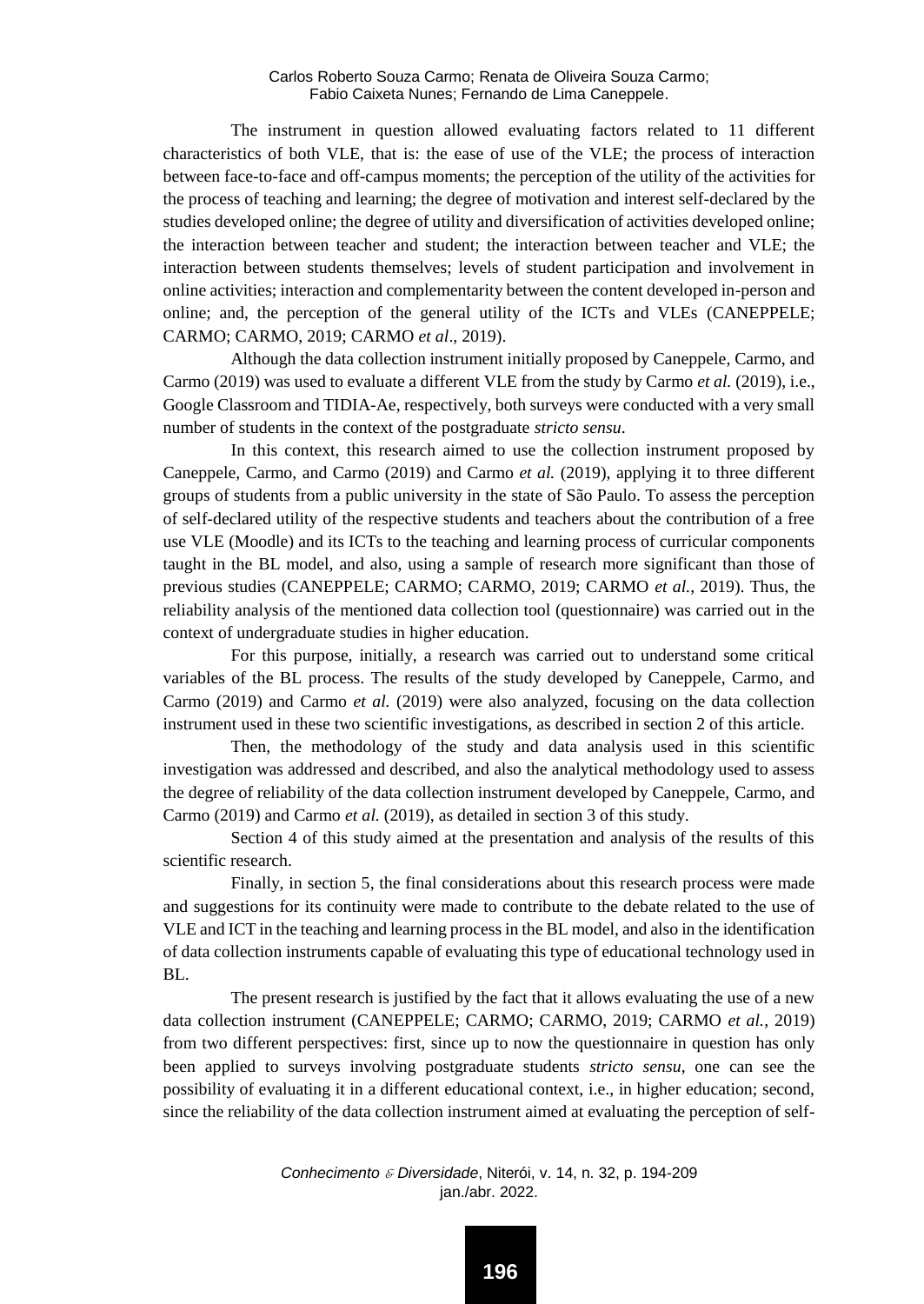declared utility about VLE and ICT used in the BL has not yet been evaluated, due to the small number of respondents in which it has been applied up to now, one can see the possibility of using a more significant group of respondents. Thus, in addition to greater quantity, there is higher heterogeneity since the data sample of this research was composed of the answers provided by several students and professors from three different classes, in different undergraduate courses of a public university in the state of São Paulo.

### **Theoretical background**

López-Pérez, Pérez-López, and Rodríguez-Ariza (2011) observe that learning in the BL model can be evaluated from several perspectives. However, the most commonly analyzed are utility, motivation, and satisfaction.

Shu and Gu (2018) point out that, although it can already be considered a methodology widely used in higher education, with well-developed analyses and studies about its characteristics, models, and strategies, little research has been done about the interactions between students and their different forms of occurrence in BL, as well as the interactions between online and face-to-face sessions.

Regarding the perception of the several variables involved in the process of knowledge construction from the BL model, Han and Ellis (2019) state that how students conceive and perceive the teaching and learning process influences their learning outcomes. Thus, in turn, it can influence their perception of utility about the respective teaching mode.

Boelens, Voet, and Wever (2018) highlight that most students in higher education have different characteristics, interests, motivations for learning, and previous educational experiences. Thus, VLE and their ICTs need to provide interactions to improve the learning quality using this type of resource applied to the teaching and learning process.

The alternation and complementarity between online and face-to-face learning provides autonomy for students. But, at the same time, it requires the development of skills related to self-regulation of learning, also requiring a certain degree of customization of learning support, as stated by Vanslambrouck *et al*. (2019).

In proposing an evaluation framework for BL programs from a broader perspective, Chmiel, Shaha, and Schneider (2017) argue that this type of evaluation usually focuses on students, teachers, and technological or institutional aspects. However, it would be necessary to involve the respective administrative teams as well, because, in addition to requiring an integrative evaluation, the BL evaluation process should improve teaching and learning both at the level of the curricular components and a general level from the perspective of the course as a whole.

From the perspective of BL experience and teaching interaction, Chmiel, Shaha, and Schneider (2017) observed that, despite the inherent benefits of expanding student autonomy, there was a certain distance between students and each other, which was not the case in fully face-to-face teaching. Such evidence may indicate the need to contemplate the variables related to teacher interaction in the process of evaluating the perception of tools used in BL (VLE and its ICTs).

When evaluating the perception of added value about online social interaction in the BL model for post-graduate health professionals, Westerlaken *et al.* (2019) observed a higher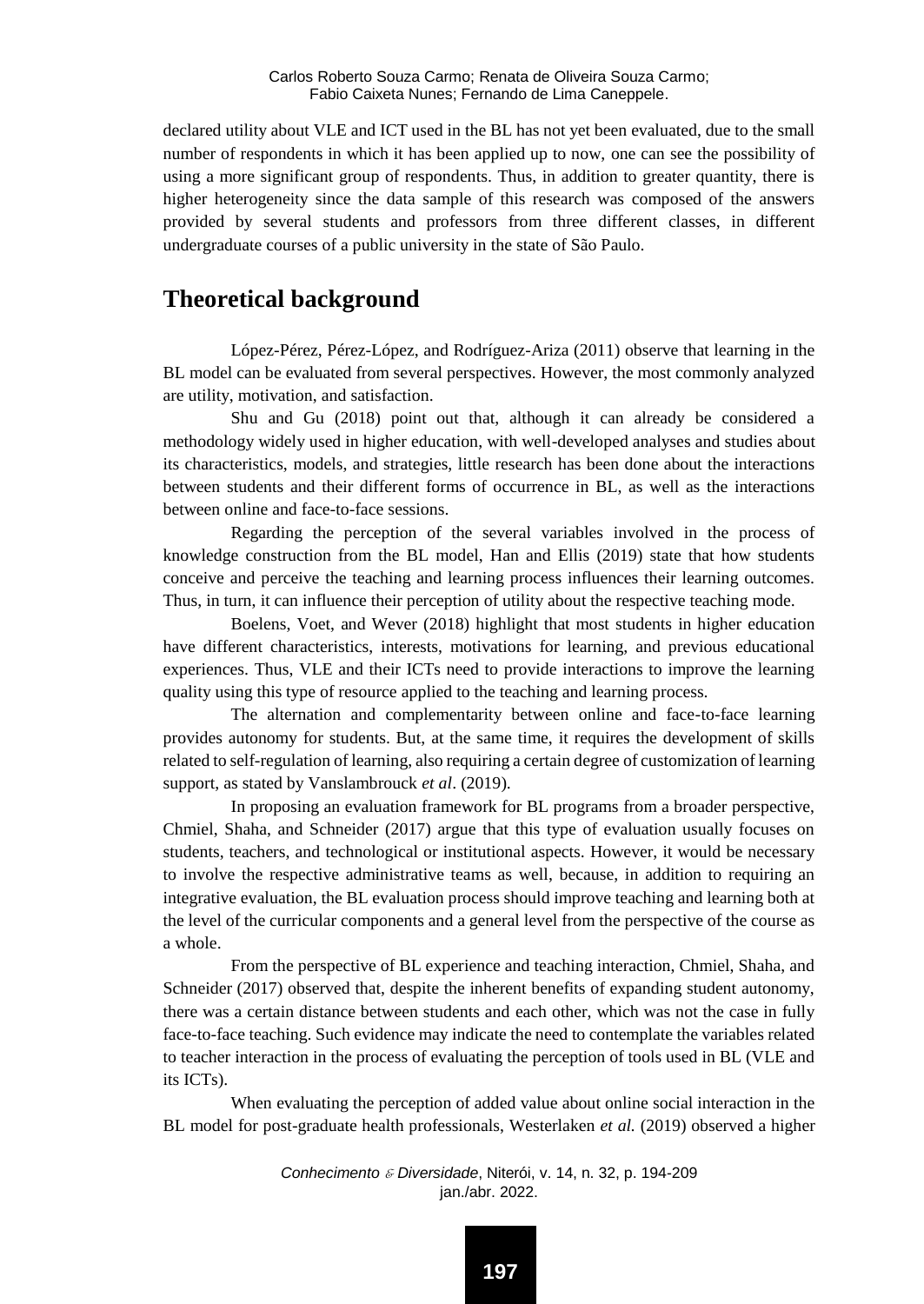perception of utility in online activities. According to the study, this was due to greater collaboration and interaction between students. Besides, a certain value is due to the interaction of moderators and teachers of the course. The authors also pointed out that the alignment between online and face-to-face components and content was one priority of the professionals and students in their research.

Caneppele, Carmo, and Carmo (2019) investigated the perception of the utility of students and teachers participating in a postgraduate course *stricto sensu* belonging to the Faculty of Agronomic Sciences of the Universidade Estadual Paulista "Júlio de Mesquita Filho" (UNESP), in the city of Botucatu-SP (Brazil). The study was about the use of the online platform Google Classroom in the process of teaching and learning a subject taught in the BL model.

Using descriptive statistics and non-parametric tests, Caneppele, Carmo, and Carmo (2019) found that the perception of utility about the VLE used in the BL model obtained an overall average of more than 75% of approval. Both for the students and the point of view of the teacher responsible for the subject in question.

After making small changes to the collection instrument initially proposed by Caneppele, Carmo, and Carmo (2019), Carmo *et al.* (2019) assessed the levels of perceived and self-declared utility about the contribution of the Information Technology system in the Development of the Advanced Electronic Internet (TIDIA Ae) in the teaching and learning process of a subject taught in the BL model in the *stricto sensu* post-graduation course of the Faculty of Animal Science and Food Engineering of the University of São Paulo (USP) of the city of Pirassununga-SP.

Carmo *et al.* (2019) observed that, at different levels, students and teachers perceived the positive contribution of TIDIA Ae to social interaction in the course, which contributed significantly to the process of teaching and learning in the BL model.

Despite evaluating different VLEs and their respective ICTs (Google Classroom and TIDIA Ae), the data collection tool proposed by Caneppele, Carmo, and Carmo (2019) and adjusted by Carmo *et al.* (2019) allowed inferences about the perception of 11 different VLE related factors used in the BL process in the *stricto sensu* graduate course.

For this purpose, Caneppele, Carmo, and Carmo (2019) and Carmo *et al.* (2019) prepared a questionnaire to evaluate the self-declared perception of the utility, in which 11 affirmatives are presented to the interviewees and these, in turn, assign scores from 0 (zero) to 10 (ten) individually for each affirmative, according to the respective concordances, as described in Table 1.

| Item           | Affirmative presented to the   | Affirmative presented to the                                                          | <b>Factor Appraised</b> |
|----------------|--------------------------------|---------------------------------------------------------------------------------------|-------------------------|
|                | students                       | teacher                                                                               |                         |
|                |                                | Navigation in the "VLE" and its As a teacher, I realized that Ease of use             |                         |
|                | use can be considered easy     | navigating the "VLE" and using it                                                     |                         |
|                |                                | can be considered easy                                                                |                         |
| $\mathfrak{D}$ |                                | The use of the "VLE" in the course As a teacher, I noticed that the use I Interaction | between                 |
|                | helped me to keep up with my   | of the "VLE" in the course helped face-to-face                                        | and                     |
|                | studies even when there was no | me to keep up with the students online moments                                        |                         |
|                |                                | face-to-face class; therefore, there   even when there was no face-to-                |                         |
|                |                                | was the interaction between the face class. Therefore, there was an                   |                         |

Table 1 – Description of the instrument used for data collection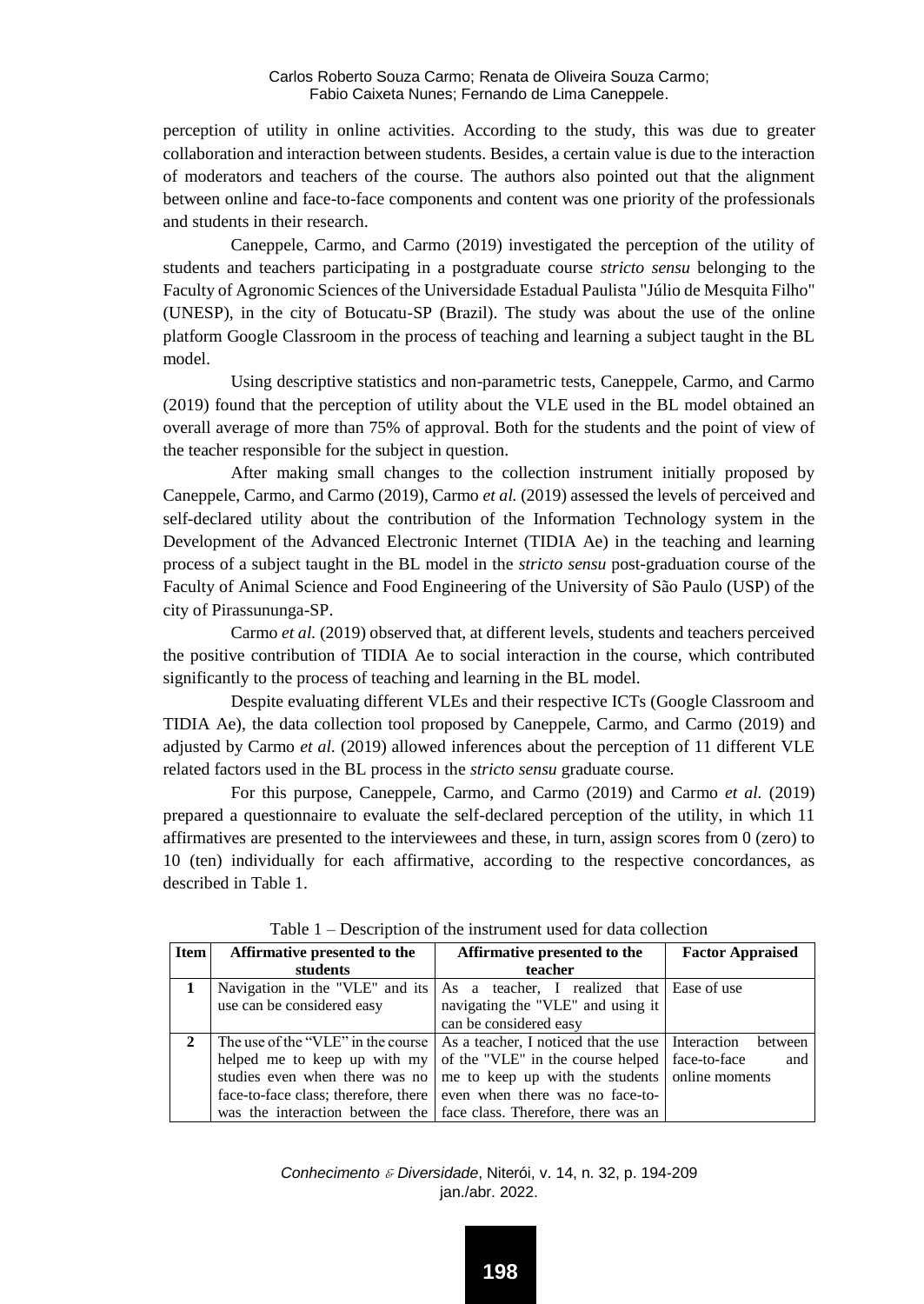|    | face-to-face<br>classes<br>the<br>and<br>"VLE" classes.                                                                                                                                   | interaction between the face-to-face<br>classes and the "VLE".                                                                                                                                                                 |                                                                                       |
|----|-------------------------------------------------------------------------------------------------------------------------------------------------------------------------------------------|--------------------------------------------------------------------------------------------------------------------------------------------------------------------------------------------------------------------------------|---------------------------------------------------------------------------------------|
| 3  | activities<br>The<br>proposed<br>and<br>developed (readings, exercises,<br>discussions, videos, etc.) via the<br>"VLE" have contributed to my<br>learning                                 | As a teacher. I noticed that the<br>activities proposed and developed<br>(readings, exercises, discussions,<br>videos, etc.) via<br>the<br>"VLE"<br>contributed to the students' learning                                      | The utility of<br>the<br>activities<br>for<br>the<br>teaching and learning<br>process |
| 4  | The level of difficulty of the<br>activities proposed/developed via<br>the "VLE" allowed me to maintain<br>my interest in the studies                                                     | As a teacher. I noticed that the level<br>difficulty of the activities<br>of<br>proposed/developed via the "VLE"<br>allowed the students to maintain<br>their interest in their studies                                        | Motivation<br>and<br>interest in the studies<br>developed online                      |
| 5  | The<br>variety<br>activities<br>οf<br>proposed/developed via "VLE" (e-<br>mail, forum, exercise list, sending<br>feedback, etc.) was well explored<br>throughout the studies              | As a teacher, I noticed that the<br>variety<br>of<br>activities<br>proposed/developed via "VLE" (e-<br>mail, forum, exercise list, sending<br>feedback, etc.) was well exploited<br>by the students throughout the<br>studies. | The<br>utility<br>and<br>diversification of the<br>activities<br>developed<br>online  |
| 6  | Teacher<br>interaction<br>and<br>collaboration via the "VLE" was<br>present throughout the studies<br>proposed/performed<br>in<br>this<br>learning environment                            | As a teacher, I noticed that my<br>interaction and collaboration with<br>the students via the "VLE" was<br>present throughout the studies<br>proposed/performed in this learning<br>environment                                | Interaction<br>between<br>teacher and student                                         |
| 7  | The teacher's notes and interaction<br>in the "VLE" contributed to my<br>learning                                                                                                         | As a teacher, I realized that my<br>notes and my interaction in the<br>"VLE" contributed to the students'<br>learning                                                                                                          | Interaction<br>between<br>teacher and "VLE"                                           |
| 8  | The interaction and collaboration<br>among students were present<br>throughout<br>studies<br>the<br>proposed/developed<br>the<br>via<br>"VLE"                                             | As a teacher, I noticed that<br>interaction<br>collaboration<br>and<br>among<br>students<br>were<br>present<br>throughout<br>the<br>studies<br>proposed/developed via the "VLE".                                               | Interaction<br>among<br>students                                                      |
| 9  | I consider that I was "present" and,<br>therefore, there was the interaction<br>between me and the other students<br>activities<br>in<br>the<br>proposed/developed<br>via<br>the<br>"VLE" | As a teacher, I consider that I was<br>"present" and, therefore, there was<br>the interaction between me and the<br>students in the execution of the<br>activities proposed/developed via<br>the "VLE"                         | Participation<br>and<br>involvement in online<br>activities                           |
| 10 | There<br>consistency<br>were<br>and<br>correlation<br>between<br>the<br>subjects/contents proposed in the<br>"VLE" and those worked on in the<br>classroom                                | As a teacher, I consider that there<br>were coherence and correlation<br>subjects/contents<br>between<br>the<br>proposed/developed in the "VLE"<br>and those worked on in<br>the<br>classroom                                  | Interaction<br>between<br>the content developed<br>face-to-face<br>and<br>online      |
| 11 | The "VLE" is a resource that can<br>help maintain the rhythm of<br>studies and learning when face-to-<br>face meetings are not possible                                                   | As a teacher, I consider that the<br>VLE is a resource that can help<br>maintain the rhythm of studies and<br>learning<br>when<br>face-to-face<br>meetings are not possible                                                    | The overall utility of<br>ICTs and "VLE"                                              |

Source: prepared by the authors from Carmo *et al*. (2019).

In addition to evaluating those 11 different factors about the VLE used in the implementation of postgraduate courses in the BL model, the investigations carried out by Caneppele, Carmo, and Carmo (2019) and Carmo *et al.* (2019) comparatively analyzed whether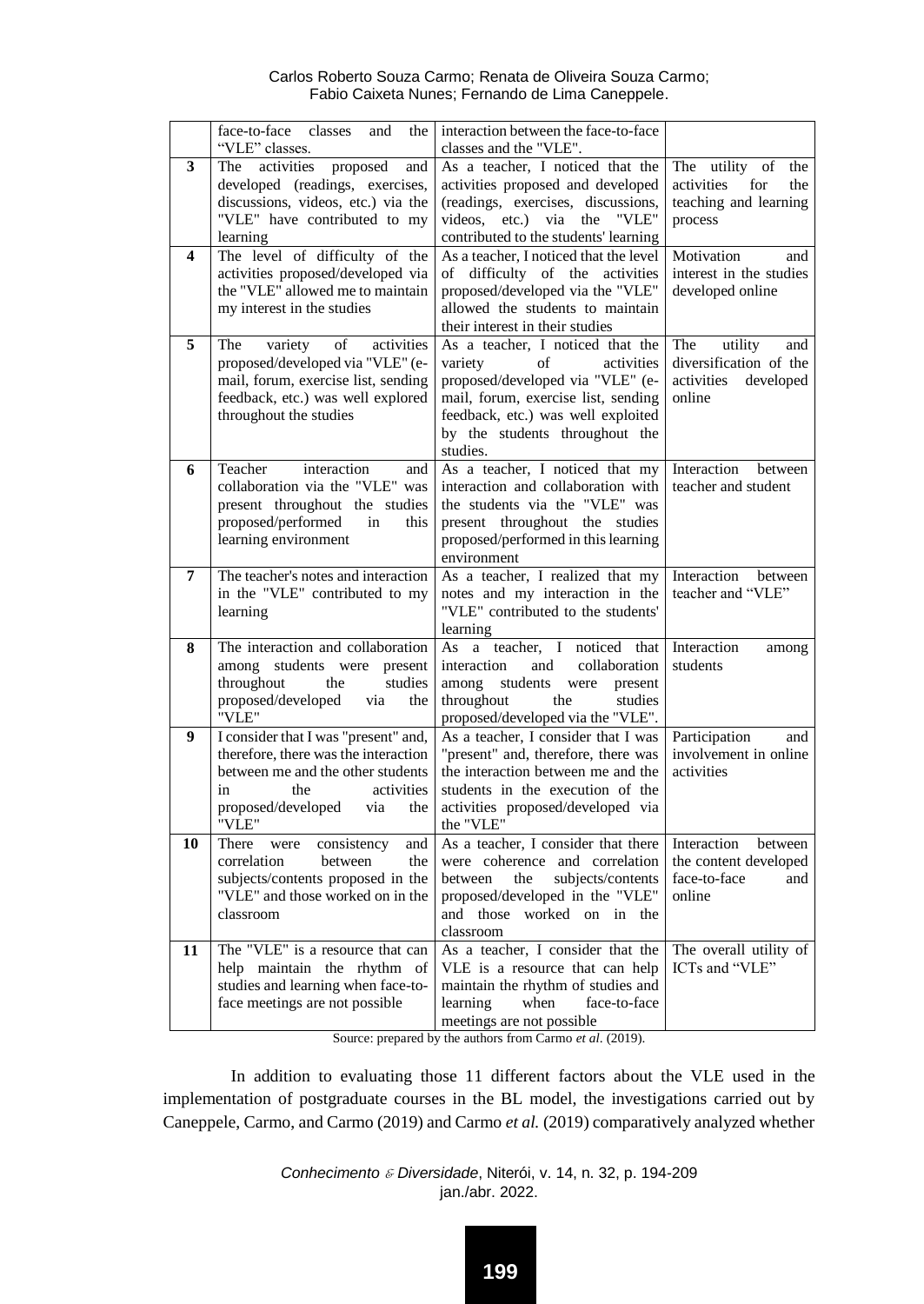the level of self-declared perception of the respondents was the same for students and teachers. This type of information may allow occasional adjustments to be made about a certain factor, considering two different perspectives, that is, that of the student and that of the respective teacher.

Although formally proposing an instrument for evaluating the perception of the utility of VLEs used in the BL model, these two studies were carried out only in the context of graduate studies *stricto sensu*. That is, despite being innovative, both in the proposal of a formal instrument for assessing the perception of the utility of VLE used in the BL model and the accomplishment of studies of such nature in the context of the Brazilian post-graduation *stricto sensu*, the studies developed by Caneppele, Carmo and Carmo (2019) and by Carmo *et al.* (2019) presented as the main limitation the respective number of participants, i.e., 11 students and one teacher, and also 4 students and one teacher, respectively. Attempting to alleviate possible problems due to the low number of respondents, Carmo *et al.* (2019) had to use the bootstrap resampling method to enlarge the study sample.

Thus, due to the small number of participating respondents, Caneppele, Carmo, and Carmo (2019) and Carmo *et al.* (2019) could not perform any reliability test to validate the data collection instrument used in their studies.

Additionally, since data were collected only from students and professors of the graduate school *stricto sensu*, the possibility arises that the investigations conducted by Caneppele, Carmo, and Carmo (2019) and Carmo *et al.* (2019) might contain some bias related to the characteristics of this type of student.

Thus, with the realization of scientific research that applies the methodology proposed by Caneppele, Carmo, and Carmo (2019) and Carmo *et al*. (2019) with undergraduate students, it is hoped that new contributions can be identified to the debate related to the perception of the utility of VLEs and ICTs used in the teaching and learning process in the BL model.

However, even if no new evidence on the subject is identified, it is expected that the expansion of the number of subjects participating in the research may allow, at a minimum, implementing the reliability analysis on the data collection instrument proposed by Caneppele, Carmo, and Carmo (2019) and Carmo *et al.* (2019).

On the other hand, there is still a third factor that justifies the realization of the present scientific research: the possibility of evaluating the perception of the utility of a new type of VLE. If Caneppele, Carmo, and Carmo (2019) carried out their research applied to Google Classroom, and Carmo *et al.* (2019) evaluated the TIDIA-Ae, this scientific study was developed from the evaluation about the use of Moodle in the teaching and learning process in BL model.

Thus, it is expected that the results identified from this research can be added to the scientific findings of other studies and thus produce new scientific knowledge on the subject involving the teaching and learning of the BL model. Mainly on the perception of self-declared utility about their respective VLE, and also the validation of a new scale of evaluation of this type of educational technology.

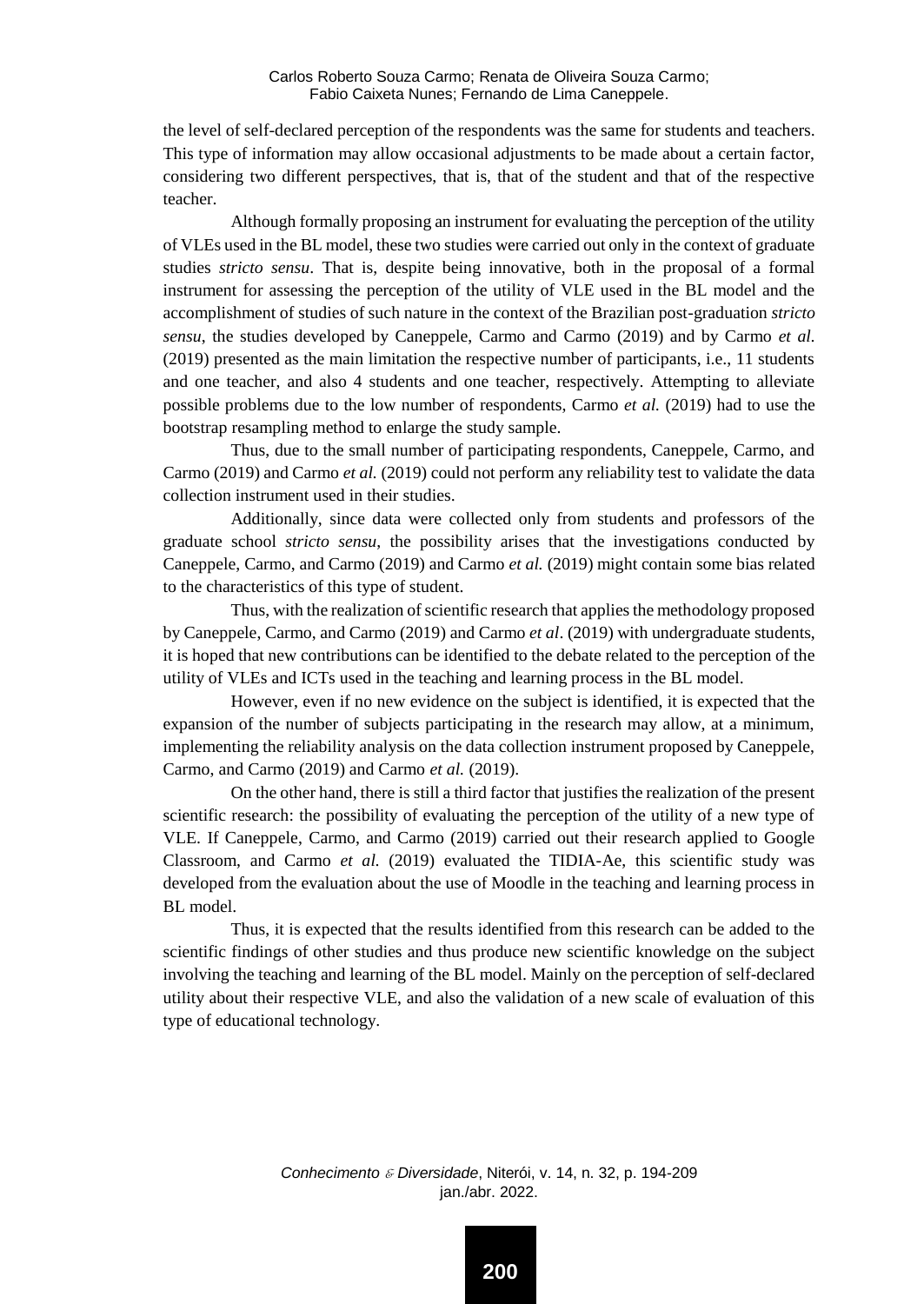# **Methodology**

The collection instrument (questionnaire) proposed by Caneppele, Carmo, and Carmo (2019) and Carmo *et al.* (2019) was applied to the students of three undergraduate courses of the Faculty of Animal Science and Food Engineering of USP Pirassununga-SP to collect the data used in this study. In these courses, curricular components (subjects) were taught using the BL model having Moodle as the VLE.

Table 2 presents a descriptive summary of the students' profile of the collection instrument proposed by Caneppele, Carmo, and Carmo (2019) and Carmo *et al.* (2019) and used in this study.

| <b>Curricular component</b> | Number of<br>respondents | <b>Sex</b> |      | Age  |      | <b>Previous</b><br>Moodle<br>experience |     |    |
|-----------------------------|--------------------------|------------|------|------|------|-----------------------------------------|-----|----|
|                             |                          | Mal.       | Fem. | Max. | Min. | Avg.                                    | Yes | No |
| Food Eng. (full-time)       | 27                       | О          | 18   | 26   | 19   | 22                                      | 26  |    |
| Food Eng. (nocturnal)       | 30                       |            | 19   | 25   | 19   | 21                                      | 28  | 2  |
| Biosystems Eng. (full-time) | 14                       | 13         |      | 24   | 19   | 20                                      | 13  |    |
| Total                       | 71                       | 33         | 38   | 26   | 19   | 21                                      | 67  |    |

Table 2 – The general profile of student respondents

Source: elaborated by the authors, based on survey data.

As a first step in the analysis process, the Kolmogorov-Smirnov normality test was performed to identify the profile of the distributions of the data integrating the research sample formed from the answers (notes) provided by the 71 participants of this study.

The p-value significance analysis of the Kolmogorov-Smirnov test did not indicate a normal distribution (*p-value* < 0.05) for all the series of data formed by the students' scores for each of the factors evaluated about Moodle.

Given the absence of normal distribution, we opted for the Wilcoxon signposts test to compare the grades representative of the self-declared perception of utility by the students of those three undergraduate courses developed in the BL model with the self-declared perception of the respective teachers.

The nonparametric Wilcoxon sign post-test can be used in place of the Student t parametric test when the hypothesis of statistically significant equality between the median of a series of data and a given value assumed as the median understudy is to be evaluated (TRIOLA, 2012).

After evaluating if the perception of self-declared utility by the students about Moodle was the same as that of the respective teachers, the reliability analysis of the collection instrument proposed by Caneppele, Carmo, and Carmo (2019) and Carmo *et al.* (2019) used in this research, was performed. The reliability analysis of a questionnaire or scale aims to evaluate if the set of factors of a given construction is consistent with the respective measurements (HAIR JUNIOR *et al.*, 2005).

For the reliability analysis, it was used Cronbach's alpha coefficient, whose values vary from 0 to 1, being desirable the closest possible values to 1 (HAIR JUNIOR *et al.*, 2005; RODRÍGUEZ-RODRÍGUEZ; REGUANT-ÁLVAREZ, 2020).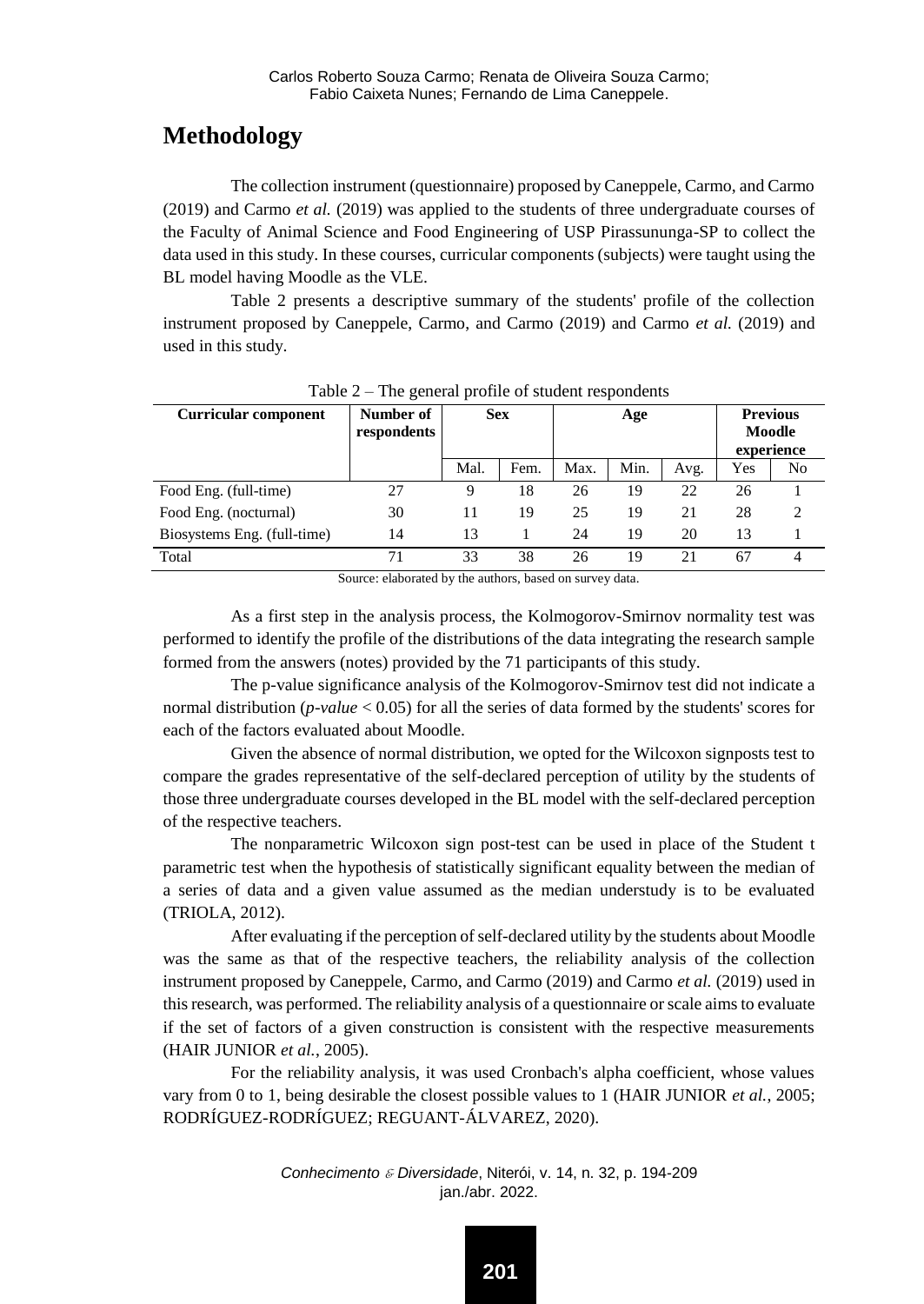Cronbach's alpha measures the degree of correlation of the answers provided for a questionnaire compared to the general variance of the answers provided by all respondents. Internal reliability considered adequate is between 0.70 and 0.95, since values very close to 1.00 (>0.95) tend to reflect the evaluation of redundant items and that may not provide relevant information about the attributes of a given construct under analysis (RODRÍGUEZ-RODRÍGUEZ; REGUANT-ÁLVAREZ, 2020).

This research proposed to carry out an exploratory-comparative analysis on the theme related to the perception of the utility of an open-use VLE adopted in the BL implemented along with undergraduate courses. Furthermore, it intends to evaluate the internal reliability of the respective data collection instrument, which until then was only used in research developed along with the postgraduate *stricto sensu*, this research can be classified as a scientific investigation of qualitative nature of exploratory character whose data analytical methodology based on applied quantitative methods.

#### **Data analysis and results**

The collection of data on self-declared perceptions of utility through the attribution of scores, with open values between 0 and 10, for each of those 11 factors assessed based on the questionnaire proposed by Caneppele, Carmo, and Carmo (2019) and Carmo *et al.* (2019), presented the sample profile described by the information contained in Table 3, regardless of the respective curricular components and undergraduate courses.

| <b>Factors</b>                           | <b>Minimum</b> | <b>Maximum</b> | Average | <b>Deviation</b> |
|------------------------------------------|----------------|----------------|---------|------------------|
| Ease of use                              | 6.00           | 10.00          | 9.11    | 1.03             |
| Interaction between face-to-face and     | 5.00           | 10.00          | 8.47    |                  |
| online moments                           |                |                |         | 1.33             |
| The utility of the activities for the    | 5.00           | 10.00          | 8.90    |                  |
| teaching and learning process            |                |                |         | 1.16             |
| Motivation and interest in the studies   | 3.00           | 10.00          | 7.65    |                  |
| developed online                         |                |                |         | 1.47             |
| The utility and diversification of the   | 5.00           | 10.00          | 8.76    |                  |
| activities developed online              |                |                |         | 1.31             |
| Interaction between teacher and student  | 6.00           | 10.00          | 9.39    | 0.96             |
| Interaction between teacher and "VLE"    | 3.00           | 10.00          | 9.01    | 1.28             |
| Interaction among students               | 4.00           | 10.00          | 8.04    | 1.82             |
| Participation and involvement in online  | 4.00           | 10.00          | 8.25    |                  |
| activities                               |                |                |         | 1.69             |
| Interaction<br>between<br>the<br>content | 6.00           | 10.00          | 9.36    |                  |
| developed face-to-face and online        |                |                |         | 0.97             |
| The overall utility of ICTs and "VLE"    | 5.00           | 10.00          | 9.57    | 0.87             |

Table 3 – The general profile of the data in the research sample

Source: elaborated by the authors, based on survey data.

Assessing the perception of self-declared utility by the 27 students in the food engineering course (full-time period) about those 11 factors related to the VLE (Moodle) used as a technological resource of the BL, it was possible to perceive average grades between 8.00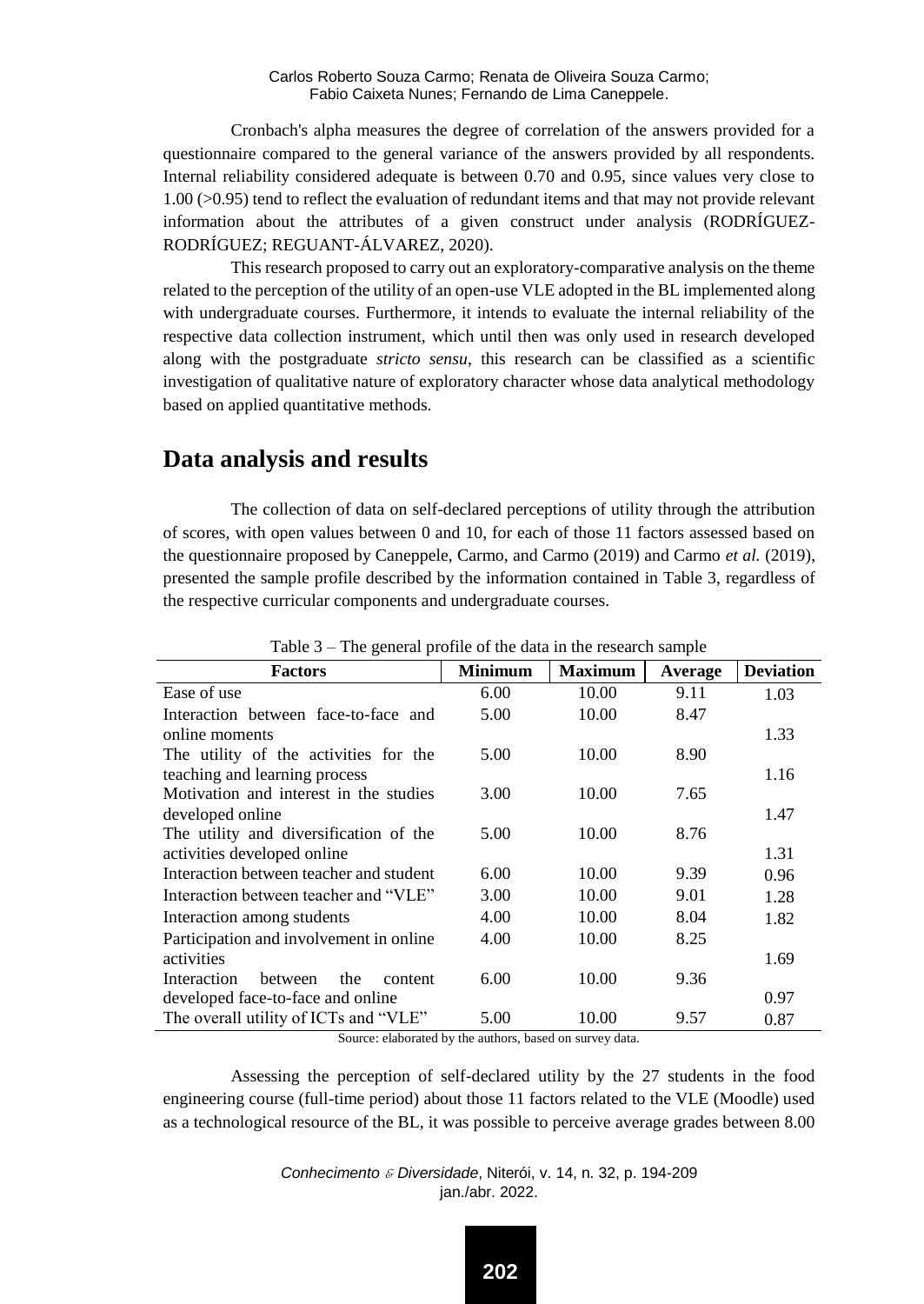and 10.00 (column "Students' grades" of Table 3), while the grades assigned by the teacher varied between 6.00 and 10.00 (column "Null Hypothesis" of Table 4).

| <b>Test Parameters</b>                                                                   | Students'             | Null                      | <b>Statistics</b> | $p$ -value $e^{(\overline{c})}$ |  |  |  |
|------------------------------------------------------------------------------------------|-----------------------|---------------------------|-------------------|---------------------------------|--|--|--|
| <b>Factor Appraised</b>                                                                  | grades <sup>(a)</sup> | Hypothesis <sup>(b)</sup> |                   |                                 |  |  |  |
| Ease of use                                                                              | 9.00                  | 8.00                      | 186               | 0.000                           |  |  |  |
| <b>Interaction</b><br>face-to-face<br>hetween<br>and                                     | 9.00                  | 9.00                      | 99                | 0.127                           |  |  |  |
| online moments<br>The utility of the activities for the teaching<br>and learning process | 9.00                  | 9.00                      | 114               | 0.438                           |  |  |  |
| Motivation and interest in the studies<br>developed online                               | 8.00                  | 7.00                      | 234               | 0.003                           |  |  |  |
| The utility and diversification of the<br>activities developed online                    | 9.00                  | 6.00                      | 351               | 0.000                           |  |  |  |
| Interaction between teacher and student                                                  | 10.00                 | 8.00                      | 260               | 0.000                           |  |  |  |
| Interaction between teacher and "VLE"                                                    | 9.00                  | 8.00                      | 233               | 0.000                           |  |  |  |
| Interaction among students                                                               | 8.00                  | 7.00                      | 254               | 0.003                           |  |  |  |
| Participation and involvement in online<br>activities                                    | 8.00                  | 9.00                      | 90                | 0.073                           |  |  |  |
| Interaction between the content developed<br>face-to-face and online                     | 10.00                 | 10.00                     | $\mathbf{0}$      | 0.004                           |  |  |  |
| The overall utility of ICTs and "VLE"                                                    | 10.00                 | 10.00                     | $\mathbf{0}$      | 0.024                           |  |  |  |
| (a) Median of students' scores for each question (factor appraised)                      |                       |                           |                   |                                 |  |  |  |
| (b) Null Hypothesis = teacher's score for each question (factor appraised)               |                       |                           |                   |                                 |  |  |  |
| $(c)$ Probability = 95% confidence.                                                      |                       |                           |                   |                                 |  |  |  |

Table 4 – Wilcoxon sign rank test for the food engineering course (full-time period).

Source: elaborated by the authors, based on survey data.

The application of the Wilcoxon sign post-test for the food engineering course (fulltime period) showed that students and the teacher responsible for the subject had statistically equal self-declared levels of utility perception (*p-value* > 0.05) only for the factors related to "interaction between the presence and non-presence moments", "utility of the activities for the teaching and learning process" and "participation and involvement in online activities", as demonstrated by the information summarized in Table 3.

Both the students and the teacher of the food engineering course (full-time period) attributed more relevance to factors related to "interaction and complementarity between faceto-face and online content" and to the "general utility of ICTs and the VLE". Besides, for the students' there was still a third factor considered equally relevant, i.e., the "interaction between teacher and student".

The assessment of self-declared utility perception by the 30 students of the food engineering course (nocturnal period) (applied to those 11 factors related to the VLE (Moodle) used as a resource to support the implementation of BL also identified average grades between 8.00 and 10.00 (column "Students' grades" of Table 4). Regard the grades assigned by the teacher, they also ranged between 6.00 and 10.00 (column "Null Hypothesis" of Table 5).

However, Wilcoxon's sign post-test for the food engineering course (nocturnal period) showed that students and the teacher had statistically equal self-declared levels of utility perception (*p-value* > 0.05) only for factors related to "utility of activities for the teaching and learning process" and "participation and involvement in online activities", as shown in Table 4.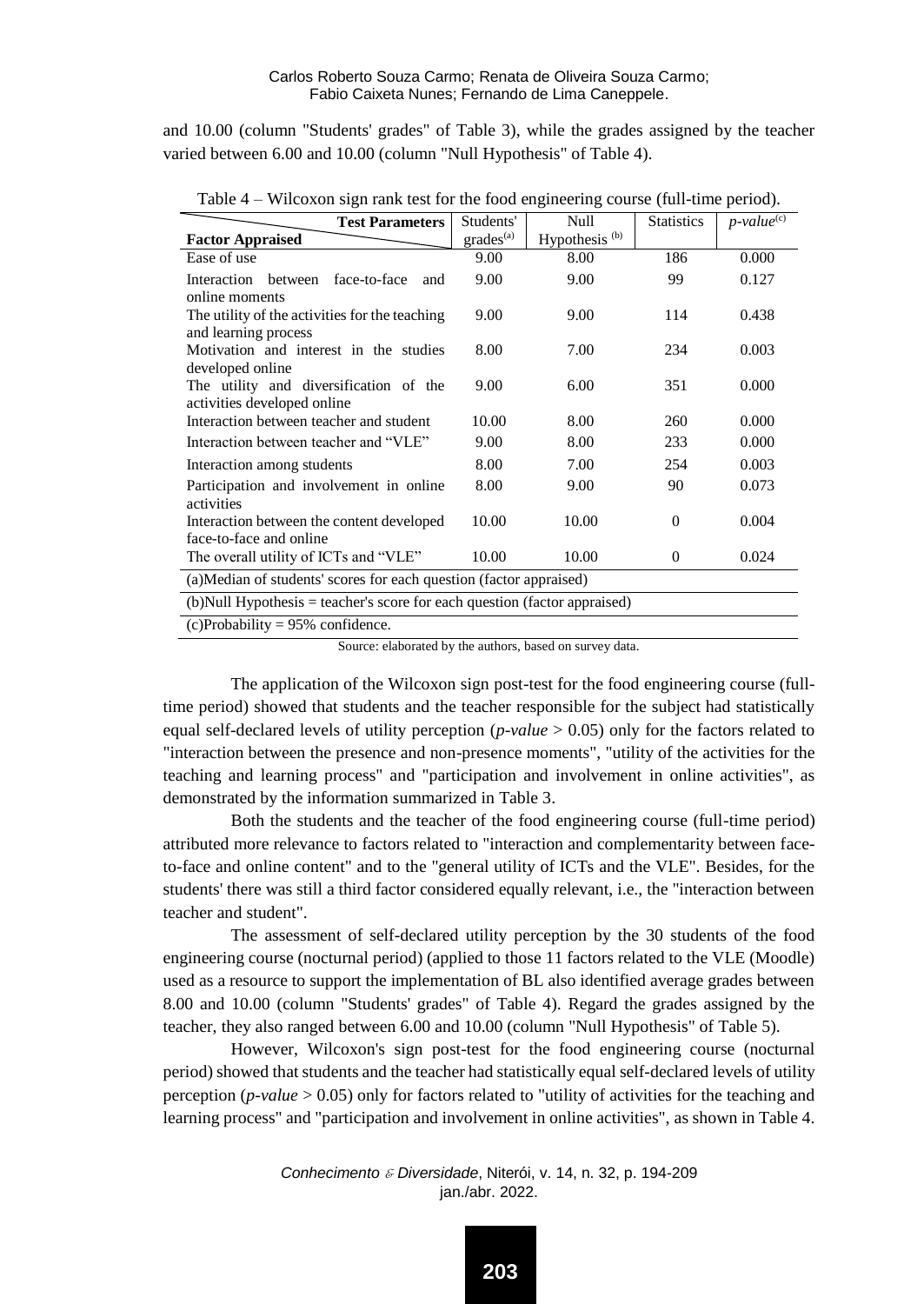| <b>Test Parameters</b>                                                     | Students'             | Null                      | <b>Statistics</b> | $p$ -value $e^{(c)}$ |  |  |  |
|----------------------------------------------------------------------------|-----------------------|---------------------------|-------------------|----------------------|--|--|--|
| <b>Factor Appraised</b>                                                    | grades <sup>(a)</sup> | Hypothesis <sup>(b)</sup> |                   |                      |  |  |  |
| Ease of use                                                                | 9.00                  | 8.00                      | 234               | 0.000                |  |  |  |
| Interaction between face-to-face and online                                | 8.00                  | 9.00                      | 63                | 0.009                |  |  |  |
| moments                                                                    |                       |                           |                   |                      |  |  |  |
| The utility of the activities for the teaching                             | 9.00                  | 9.00                      | 99                | 0.860                |  |  |  |
| and learning process                                                       |                       |                           |                   |                      |  |  |  |
| Motivation and interest in the studies                                     | 8.00                  | 7.00                      | 210               | 0.025                |  |  |  |
| developed online                                                           |                       |                           |                   |                      |  |  |  |
| The utility and diversification of the<br>activities developed online      | 9.00                  | 6.00                      | 435               | 0.000                |  |  |  |
| Interaction between teacher and student                                    | 10.00                 | 8.00                      | 348               | 0.000                |  |  |  |
|                                                                            |                       |                           |                   |                      |  |  |  |
| Interaction between teacher and "VLE"                                      | 10.00                 | 8.00                      | 331               | 0.000                |  |  |  |
| Interaction among students                                                 | 8.50                  | 7.00                      | 335               | 0.002                |  |  |  |
| Participation and involvement in online                                    | 9.00                  | 9.00                      | 124               | 0.425                |  |  |  |
| activities                                                                 |                       |                           |                   |                      |  |  |  |
| Interaction between the content developed                                  | 10.00                 | 10.00                     | $\Omega$          | 0.002                |  |  |  |
| face-to-face and online                                                    |                       |                           |                   |                      |  |  |  |
| The overall utility of ICTs and "VLE"                                      | 10.00                 | 10.00                     | $\mathbf{0}$      | 0.015                |  |  |  |
| (a)Median of students' scores for each question (factor appraised)         |                       |                           |                   |                      |  |  |  |
| (b) Null Hypothesis = teacher's score for each question (factor appraised) |                       |                           |                   |                      |  |  |  |
| $(c)$ Probability = 95% confidence.                                        |                       |                           |                   |                      |  |  |  |

Table 5 – Wilcoxon sign rank test for the food engineering course (nocturnal period)

Source: elaborated by the authors, based on survey data.

Again, both the students and the course teacher, in this case, the food engineering course (nocturnal period), attributed more relevance to the factors related to the "interaction and complementarity between face-to-face and online content" and to the "general utility of ICTs and VLE". However, this time, students still considered the "teacher-student interaction" equally relevant to those two factors mentioned initially, and they also attributed equal importance to the "teacher-VLE interaction".

Unlike the full-time and nocturnal period food engineering courses, the evaluation of the self-declared utility perception by the 14 students in the biosystems engineering course (fulltime period), referring to those 11 factors evaluated, signaled grades with medians between 7.00 and 10.00 (column "Students' grades" of Table 4), with grades assigned by the teacher varying between 6.00 and 10.00 (column "Null Hypothesis" of Table 4).

However, Wilcoxon's signal posts test for the full biosystem engineering course showed a higher level of agreement between students and the teacher about the intensity of their self-declared perceptions of utility on those 11 factors assessed. That is, the grades attributed by the students and the teacher responsible for the class showed statistically equal self-declared utility perception levels (*p-value* > 0.05) for 6 of the 11 factors related to the VLE (Moodle) used in the implementation of BL. Thus, the causes referring to the "utility of the activities for the teaching and learning process", "motivation and interest for studies developed online", "interaction between teacher and student", "interaction between teacher and VLE", "interaction between students" and "interaction and complementarity between the classroom and online content", as shown in Table 6.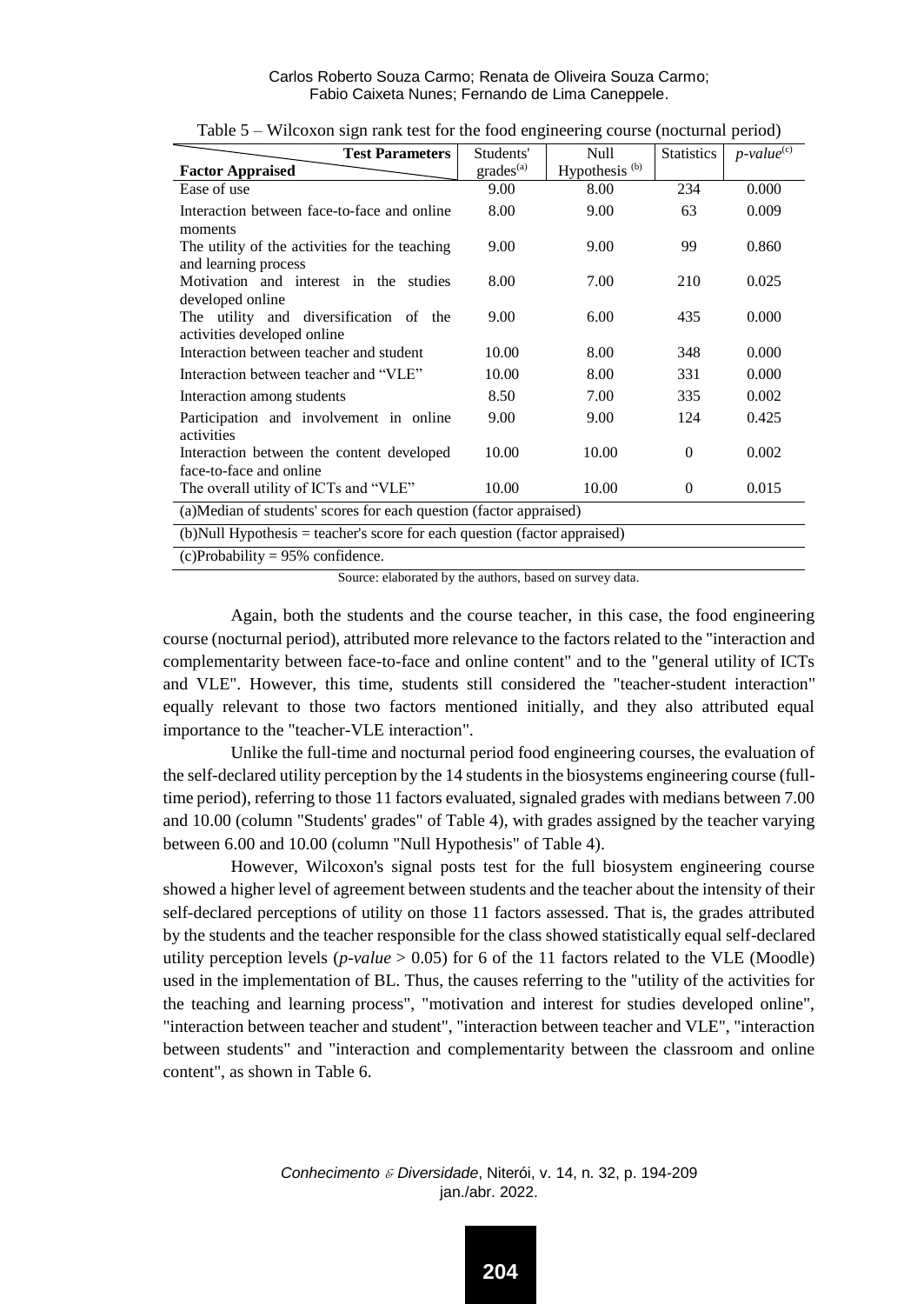| <b>Test Parameters</b>                                                       | Students'      | Null       | <b>Statistics</b> | $p$ -value $e^{(c)}$ |  |  |  |
|------------------------------------------------------------------------------|----------------|------------|-------------------|----------------------|--|--|--|
| Factor Appraised                                                             | $grades^{(a)}$ | Hypothesis |                   |                      |  |  |  |
|                                                                              |                | (b)        |                   |                      |  |  |  |
| Ease of use                                                                  | 10.00          | 8.00       | 76                | 0.002                |  |  |  |
| Interaction between face-to-face and online<br>moments                       | 8.50           | 10.00      | $\Omega$          | 0.007                |  |  |  |
| The utility of the activities for the teaching and<br>learning process       | 9.00           | 9.00       | 36                | 0.796                |  |  |  |
| Motivation and interest in the studies developed<br>online                   | 7.00           | 8.00       | 12                | 0.051                |  |  |  |
| The utility and diversification of the activities<br>developed online        | 9.00           | 6.00       | 103               | 0.001                |  |  |  |
| Interaction between teacher and student                                      | 10.00          | 9.00       | 40                | 0.166                |  |  |  |
| Interaction between teacher and "VLE"                                        | 8.50           | 9.00       | 30                | 0.439                |  |  |  |
| Interaction among students                                                   | 7.50           | 7.00       | 57                | 0.415                |  |  |  |
| Participation and involvement in online activities                           | 7.00           | 9.00       | 2                 | 0.006                |  |  |  |
| Interaction between the content developed face-<br>to-face and online        | 10.00          | 9.00       | 36                | 0.083                |  |  |  |
| The overall utility of ICTs and "VLE"                                        | 10.00          | 10.00      | 0                 | 0.041                |  |  |  |
| (a) Median of students' scores for each question (factor appraised)          |                |            |                   |                      |  |  |  |
| $(b)$ Null Hypothesis = teacher's score for each question (factor appraised) |                |            |                   |                      |  |  |  |
| $(c)$ Probability = 95% confidence.                                          |                |            |                   |                      |  |  |  |

|  |  |  | Table 6 – Wilcoxon sign rank test for the biosystems engineering course (full-time period). |  |
|--|--|--|---------------------------------------------------------------------------------------------|--|
|  |  |  |                                                                                             |  |

Source: elaborated by the authors, based on survey data.

Both the students and the teacher of the food engineering course (full-time period) attributed more relevance to factors related to the "general utility of ICTs and the VLE". For students, factors related to "interaction and complementarity between face-to-face and online content", "teacher-student interaction" and "ease of use" were also considered among the most relevant. For the teacher, in addition to the "general utility of ICTs and VLE", the other factor considered one of the most relevant in terms of perceived utility about VLE used in the BL was the "interaction between the presence and non-presence moments".

These findings suggest that, in general, that teachers and students have predominantly different levels of utility perceptions about the VLE used in the BL in food engineering courses (full-time period: 8 out of 11 factors; and nocturnal: 9 out of 11 factors), and also, levels of utility perceptions about the VLE used in the BL in biosystems engineering courses (full-time period) (6 out of 11 factors); in all cases, the levels of utility perceived by students were higher than the levels perceived by the respective teachers.

However, as initially demonstrated in Table 2, in all cases the average score attributed by students on those 11 factors evaluated was between 80% and 90% ([average x 10]  $/$  100), except for the "motivation and interest for studies developed online", whose average level of perception of utility was 76.50%.

Thus, it suggests that students and teachers - in the sample of this research - presented high levels of self-declared perception of utility about the ICTs and the VLE (Moodle) used as a technological and instructional resource enabling the BL in the three curricular components evaluated by this study. With special emphasis on those factors related to the "interaction and complementarity between the classroom and online content", the "interaction between teacher and student", and also the perception of "general utility of ICTs and the VLE".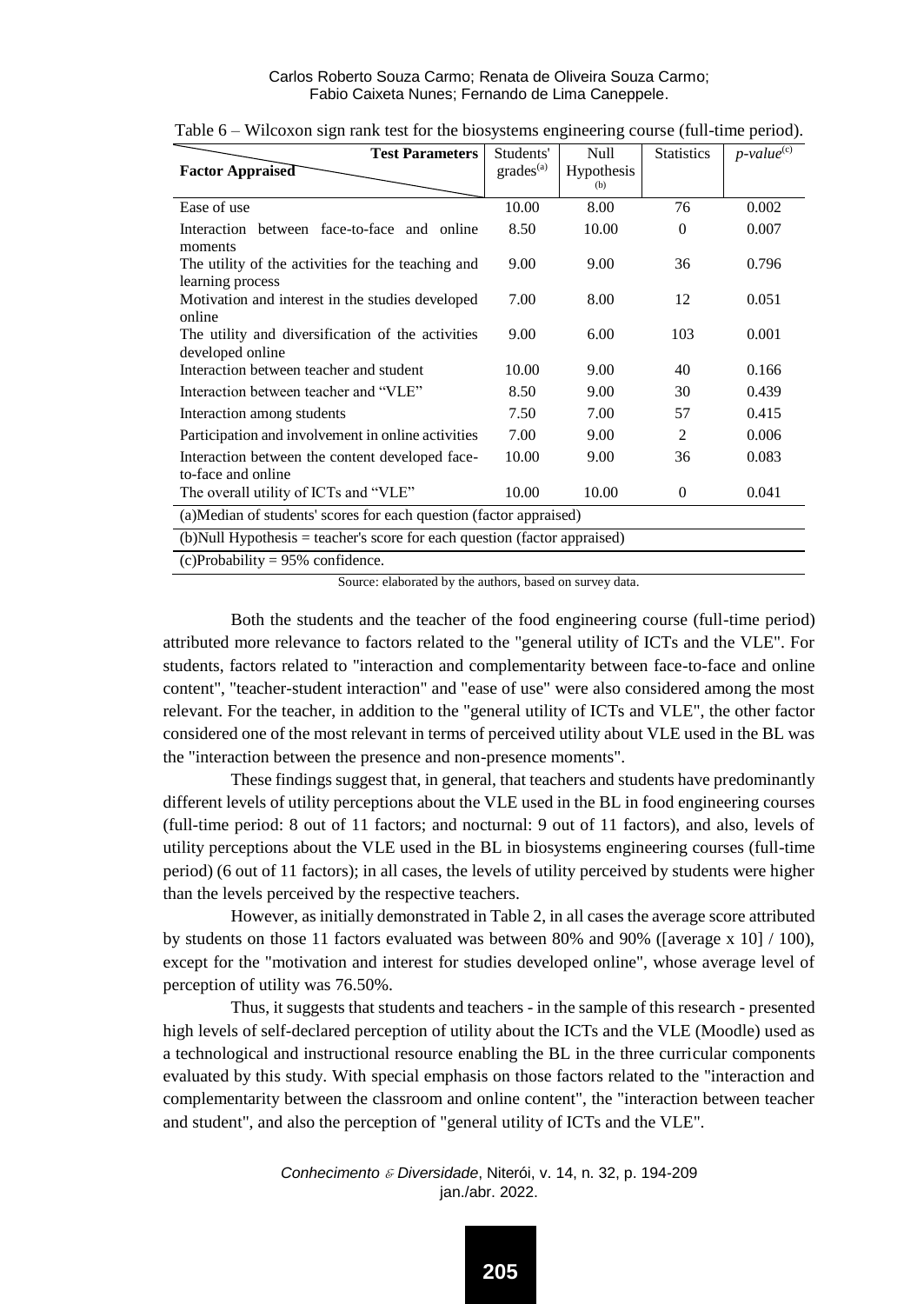After evaluating the perception of self-declared utility by students, and teachers about the VLE and its ICTs (Moodle) used in the BL implemented with three curricular components of different undergraduate courses, the reliability analysis of the collection instrument proposed by Caneppele, Carmo, and Carmo (2019) and Carmo *et al.* (2019) and used in this research was performed.

The internal reliability test of the questionnaire was aimed at calculating and identifying the Cronbach alpha coefficient for the groups of respondents or curricular components. Besides, calculating and identifying the general Cronbach alpha for the total set of data formed by the responses of the  $71 (27+30+14)$  respondents in the sample of this study, as described in Table 7.

| Groups of respondents       | Cronbach's | <b>Factors</b>   | Number of questionnaires evaluated |                 |              |  |
|-----------------------------|------------|------------------|------------------------------------|-----------------|--------------|--|
|                             | Alpha      | <b>Appraised</b> | <b>Valid</b>                       | <b>Excluded</b> | <b>Total</b> |  |
| Overall (all courses        | 0.890      |                  |                                    |                 | 71           |  |
| togheter)                   |            |                  |                                    |                 |              |  |
| Food Eng. (full-time)       | 0.893      |                  | 27                                 |                 | 27           |  |
| Food Eng. (nocturnal)       | 0.847      |                  | 30                                 |                 | 30           |  |
| Biosystems Eng. (full-time) | 0.930      |                  | 14                                 |                 | 14           |  |

Table 7 – Summary of the internal reliability test of the collection instrument (questionnaire)

Source: elaborated by the authors, based on survey data.

Both in the general analysis and the individual analysis by curricular component, Cronbach's alpha coefficient was higher than 0.80, which suggests an adequate internal reliability level, according to the criteria described by Rodríguez-Rodríguez and Reguant-Álvarez (2020).

Overall, besides allowing the evaluation of 11 different factors related to the perception of the utility of the VLEs used in BL, both individually (factor by factor) and comparatively (between students and teachers), it is possible to state that the collection instrument proposed by Caneppele, Carmo, and Carmo (2019) and Carmo *et al.* (2019) had its internal reliability evaluated and confirmed based on the Cronbach's alpha coefficient raised from the responses provided by students participating in this study.

### **Conclusions**

This study was conducted by using the data collection method proposed by Caneppele, Carmo, and Carmo (2019) and Carmo *et al.* (2019) for the evaluation of the perception of self-declared utility by students and teachers about the contribution of a free use VLE (Moodle), and its ICTs, to the process of teaching and learning curricular components taught in the BL model. Thus, the present research suggests that the students and teachers tended to present different levels of utility perceptions in most of the cases analyzed.

Besides, it was observed some convergence concerning some of the factors considered most relevant by the participants of this research, since, almost in their totality, teachers and students attributed higher perception of utility to factors related to "interaction and complementarity between face-to-face and online content" and to the "general utility of ICTs and the VLE". About the students, the "interaction between teacher and student" was also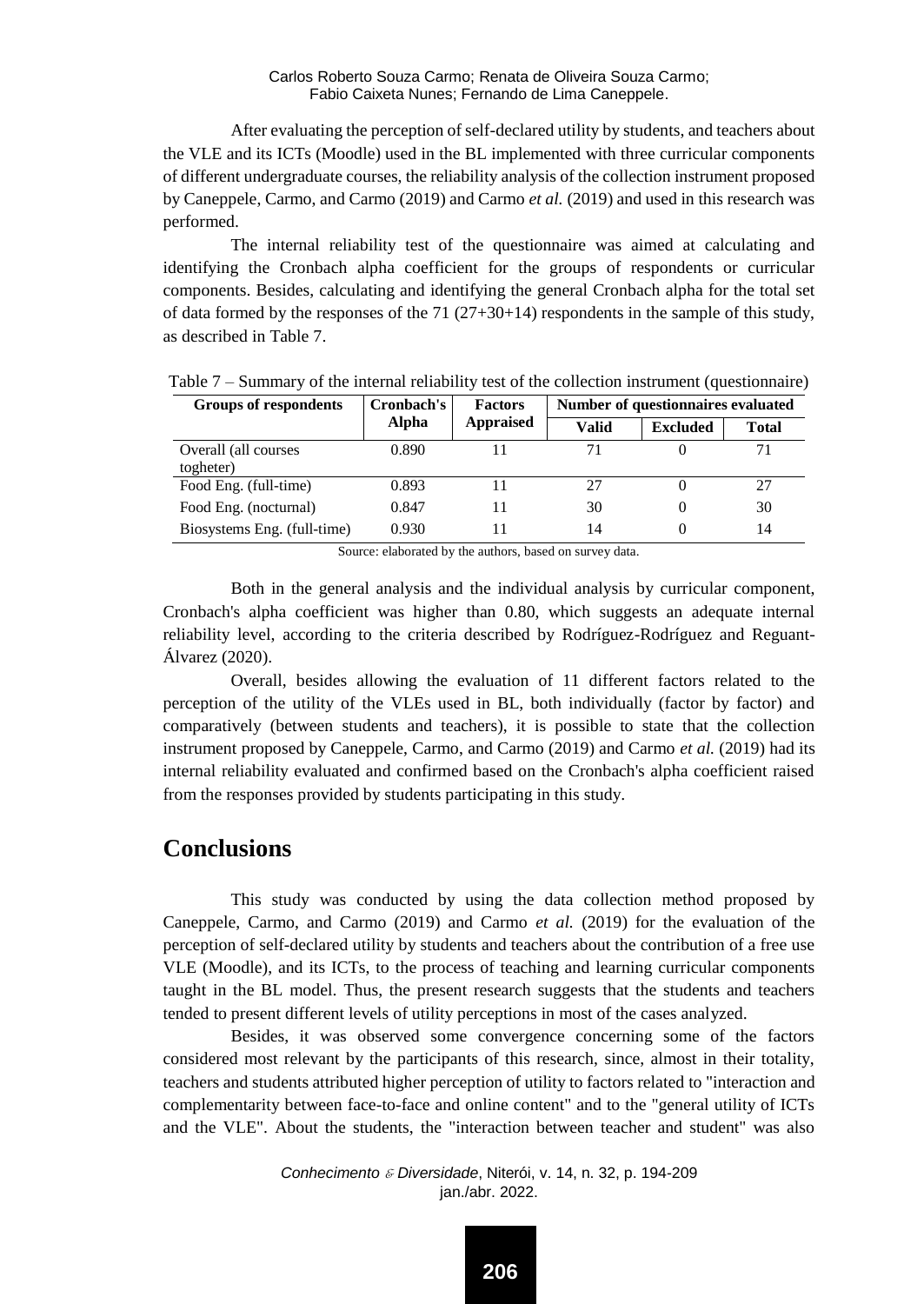considered one of the most significant factors in three undergraduate courses at the higher level analyzed.

Unlike what happened in previous studies ((CANEPPELE; CARMO; CARMO, 2019); CARMO *et al.*, 2019), the number and diversity of respondents participating in this study allowed evaluating and proving the internal reliability of the collection instrument in question, at least about undergraduate students taught in the BL model.

Thus, it is possible to state that the questionnaire proposed by Caneppele, Carmo, and Carmo (2019) and Carmo *et al.* (2019) may contribute significantly to the evaluation process regarding the perception of the utility of VLE, and their ICTs, used in the implementation of BL.

A natural progression of this work is to analyze the internal reliability of the collection instrument proposed by Caneppele, Carmo, and Carmo (2019) and Carmo *et al.* (2019) in a research sample formed exclusively by students and professors of postgraduate courses *stricto sensu*. Therefore, it should be remembered that the questionnaire used in this study was initially proposed in this context and, although it proved to be efficient and valid in the context of the courses taught through the BL methodology at a higher level, it has not yet had its reliability evaluated in the context of postgraduate courses *stricto sensu*.

### **Acknowledgements**

We thank the reviewers and editors for their comments and suggestions. The last author is grateful for the financial support of CAPES.

# **Authors' contributions**

On behalf of all authors, the corresponding author states that all the authors have contributed equally to this study. All authors read and approved the final version of the manuscript.

### **References**

BOELENS, Ruth; VOET, Michiel; WEVER, Bram De. The design of blended learning in response to student diversity in higher education: Instructors' views and use of differentiated instruction in blended learning. **Computers & Education**, [*s. l*.], v. 120, p. 197-212, May 2018. Available in: [https://doi.org/10.1016/j.compedu.2018.02.009.](https://doi.org/10.1016/j.compedu.2018.02.009) Access in: Oct. 10<sup>th</sup>, 2020.

CANEPPELE, Fernando de Lima; CARMO, Renata de Oliveira Souza; CARMO, Carlos Roberto Souza. Ensino híbrido na pós-graduação *stricto sensu*: a percepção discente e docente acerca da utilização de tecnologias digitais da informação e comunicação. **Cadernos da FUCAMP**, [*s. l.*], v. 18, n. 35, p. 47-64, 2019. Available in: [http://www.fucamp.edu.br/editora/index.php/cadernos/article/view/1863.](http://www.fucamp.edu.br/editora/index.php/cadernos/article/view/1863) Access in: Oct. 9<sup>th</sup>, 2020.

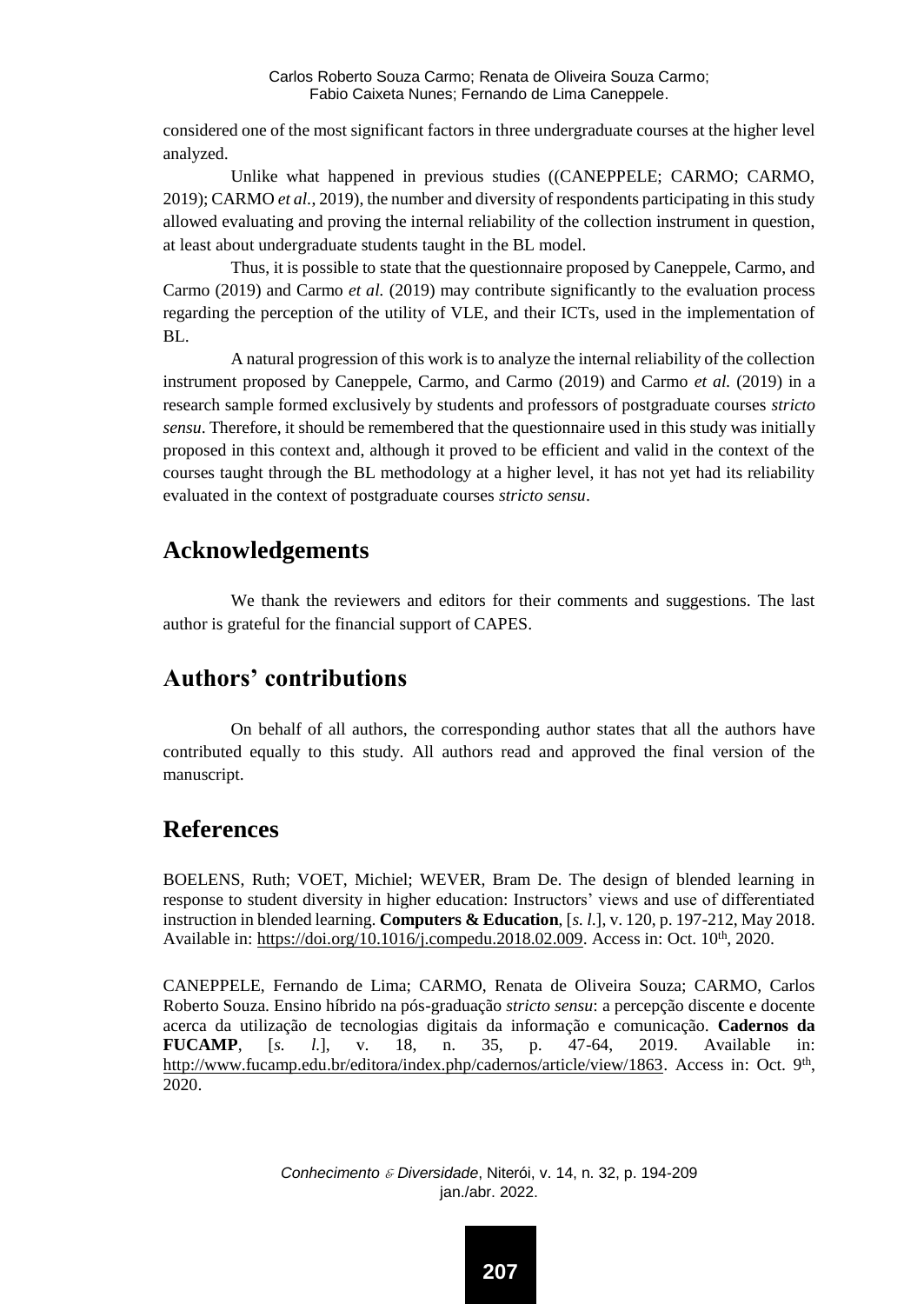CARMO, Carlos Roberto Souza; CANEPPELE, Fernando de Lima Caneppele; ZUIN, Luis Fernando Soares; CARMO, Renata de Oliveira Souza. *Blended learning* no Brasil: as contribuições do TIDIA na pós-graduação *stricto sensu* da Universidade de São Paulo. **Cadernos da Fucamp**, [*s. l.*], v.18, n. 36, p.80-93, 2019. Available in: [https://www.fucamp.edu.br/editora/index.php/cadernos/article/view/2044/1278.](https://www.fucamp.edu.br/editora/index.php/cadernos/article/view/2044/1278) Access in: Oct. 15th, 2020.

CHMIEL, Aviva S.; SHAHA, Maya; SCHNEIDER, Daniel K. Introduction of blended learning in a master program: developing an integrative mixed method evaluation framework. **Nurse Education Today**, [*s. l.*], v. 48, p 172-179, Jan. 2017. Available in: [https://doi.org/10.1016/j.nedt.2016.10.008.](https://doi.org/10.1016/j.nedt.2016.10.008) Access in: Oct. 7<sup>th</sup>, 2020.

HAIR JUNIOR, Joseph F.; ANDERSON, Rolph E.; TATHAM, Ronald L.; BLACK, William C. **Análise multivariada de dados**. Porto Alegre: Bookman, 2005.

HAN, Feifei; ELLIS, Robert A. Identifying consistent patterns of quality learning discussions in blended learning. **The Internet and Higher Education**, [*s. l.*], v. 40, p. 12-19, Jan. 2019. Available in: [https://doi.org/10.1016/j.iheduc.2018.09.002.](https://doi.org/10.1016/j.iheduc.2018.09.002) Access in: Sep. 22th, 2020.

LÓPEZ-PÉREZ, M. Victoria; PÉREZ-LÓPEZ, M. Carmen; RODRÍGUEZ-ARIZA, Lázaro. Blended learning in higher education: Students' perceptions and their relation to outcomes. **Computers & Education**, [*s. l.*], v. 56, issue 3, p. 818-826, Apr. 2011. Available in: [https://doi.org/10.1016/j.compedu.2010.10.023.](https://doi.org/10.1016/j.compedu.2010.10.023) Access in: Sep. 7<sup>th</sup>, 2020.

RAES, Annelies; VANNESTE, Pieter; PIETERS, Marieke; WINDEY, Ine; NOORTGATE, Wim Van Den; DEPAEPE, Fien. Learning and instruction in the hybrid virtual classroom: an investigation of students' engagement and the effect of quizzes. **Computers & Education**, [*s. l.*], v. 143, article number: 103682, Jan. 2020. Available in: [https://doi.org/10.1016/j.compedu.2019.103682.](https://doi.org/10.1016/j.compedu.2019.103682) Access in: Oct. 20<sup>th</sup>, 2020.

RODRÍGUEZ-RODRÍGUEZ, Julio; REGUANT-ÁLVAREZ, Mercedes. Calcular la fiabilidad de un cuestionario o escala mediante el SPSS: el coeficiente alfa

de Cronbach. **REIRE Revista d'Innovació i Recerca en Educació**, [*s. l.*], v. 13, n. 2, p. 1–13, 2020. Available in[: https://doi.org/10.1344/reire2020.13.230048.](https://doi.org/10.1344/reire2020.13.230048) Access in: Oct. 16th, 2020.

SHU, Hang; GU, Xiaoqing. Determining the differences between online and face-to-face student–group interactions in a blended learning course. **The Internet and Higher Education**, [*s. l.*], v 39, p.13-21, Oct. 2018, Available in: [https://doi.org/10.1016/j.iheduc.2018.05.003.](https://doi.org/10.1016/j.iheduc.2018.05.003) Access in: Sep. 18th, 2020.

TRIOLA, Mario F. **Introdução à estatística**. 10. ed. Rio de Janeiro: LTC, 2012.

VANSLAMBROUCK, Silke; ZHU, Chang; PYNOO, Bram; LOMBAERTS, Koen; TONDEUR, Jo; SCHERER, Ronny. A latent profile analysis of adult students' online selfregulation in blended learning environments. **Computers in Human Behavior**, [*s. l.*], v. 99, p.